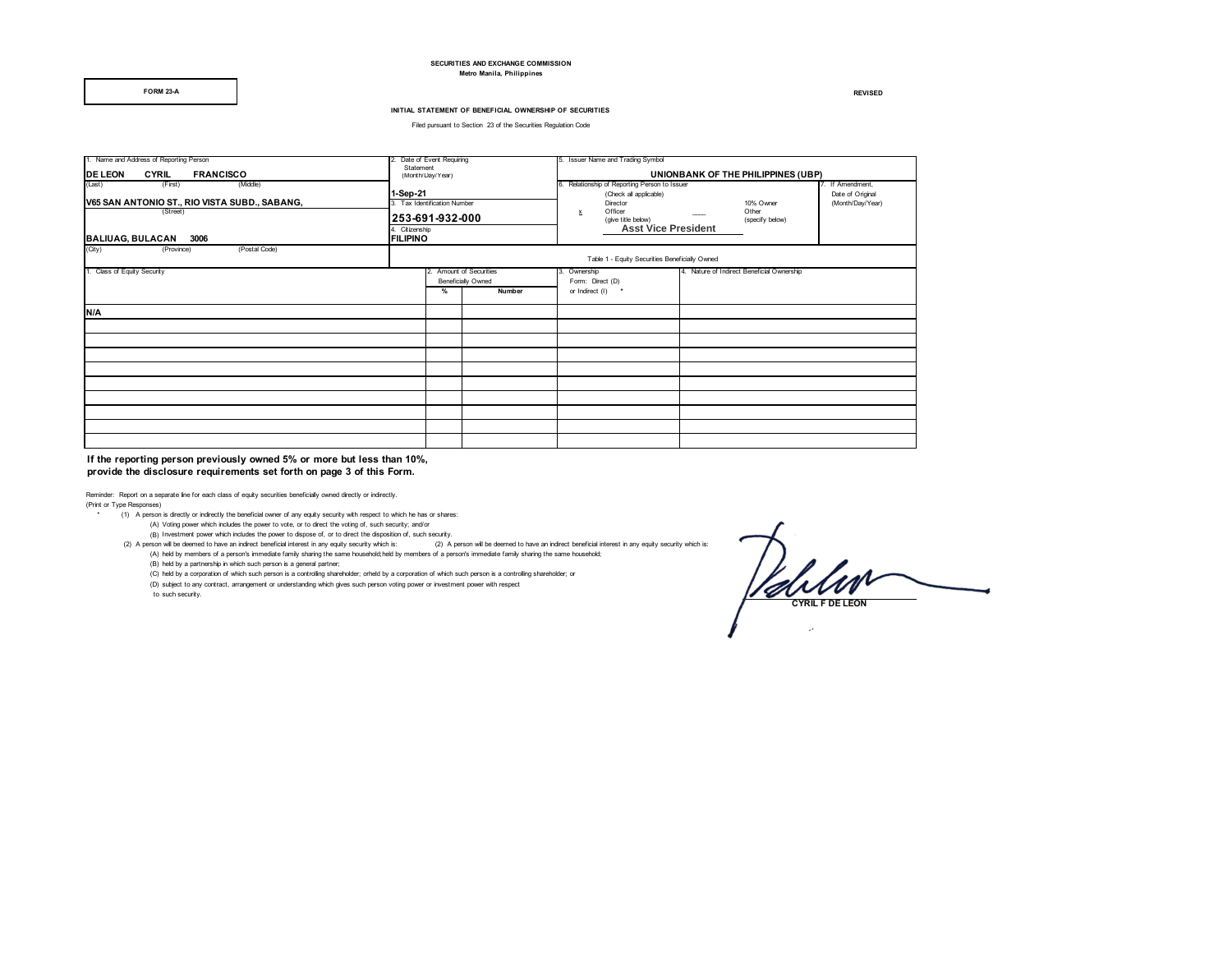## **FORM 23-A** (continued) Table II - Derivative Securities Beneficially Owned (e.g., warrants, options, convertible securities)

| Derivative Security | 2. Date Exercisable<br>and Expiration Date<br>(Month/Day/Year) |                    | 3. Title and Amount of Equity Securities<br>Underlying the Derivative Security | 5. Ownership<br>4. Conversion<br>or Exercise<br>Form of<br>Derivative<br>Price of<br>Derivative<br>Security | 6. Nature of Indirect<br>Beneficial Ownership |                                 |  |
|---------------------|----------------------------------------------------------------|--------------------|--------------------------------------------------------------------------------|-------------------------------------------------------------------------------------------------------------|-----------------------------------------------|---------------------------------|--|
|                     | Date<br>Exercisable                                            | Expiration<br>Date | Title                                                                          | Amount or<br>Number of                                                                                      | Security                                      | Direct (D) or<br>Indirect (I) * |  |
| N/A                 |                                                                |                    |                                                                                | Shares                                                                                                      |                                               |                                 |  |
|                     |                                                                |                    |                                                                                |                                                                                                             |                                               |                                 |  |
|                     |                                                                |                    |                                                                                |                                                                                                             |                                               |                                 |  |
|                     |                                                                |                    |                                                                                |                                                                                                             |                                               |                                 |  |
|                     |                                                                |                    |                                                                                |                                                                                                             |                                               |                                 |  |
|                     |                                                                |                    |                                                                                |                                                                                                             |                                               |                                 |  |
|                     |                                                                |                    |                                                                                |                                                                                                             |                                               |                                 |  |
|                     |                                                                |                    |                                                                                |                                                                                                             |                                               |                                 |  |
|                     |                                                                |                    |                                                                                |                                                                                                             |                                               |                                 |  |
|                     |                                                                |                    |                                                                                |                                                                                                             |                                               |                                 |  |
|                     |                                                                |                    |                                                                                |                                                                                                             |                                               |                                 |  |
|                     |                                                                |                    |                                                                                |                                                                                                             |                                               |                                 |  |

Explanation of Responses:

**CYRIL F DE LEON**  $\cdot$ Page 2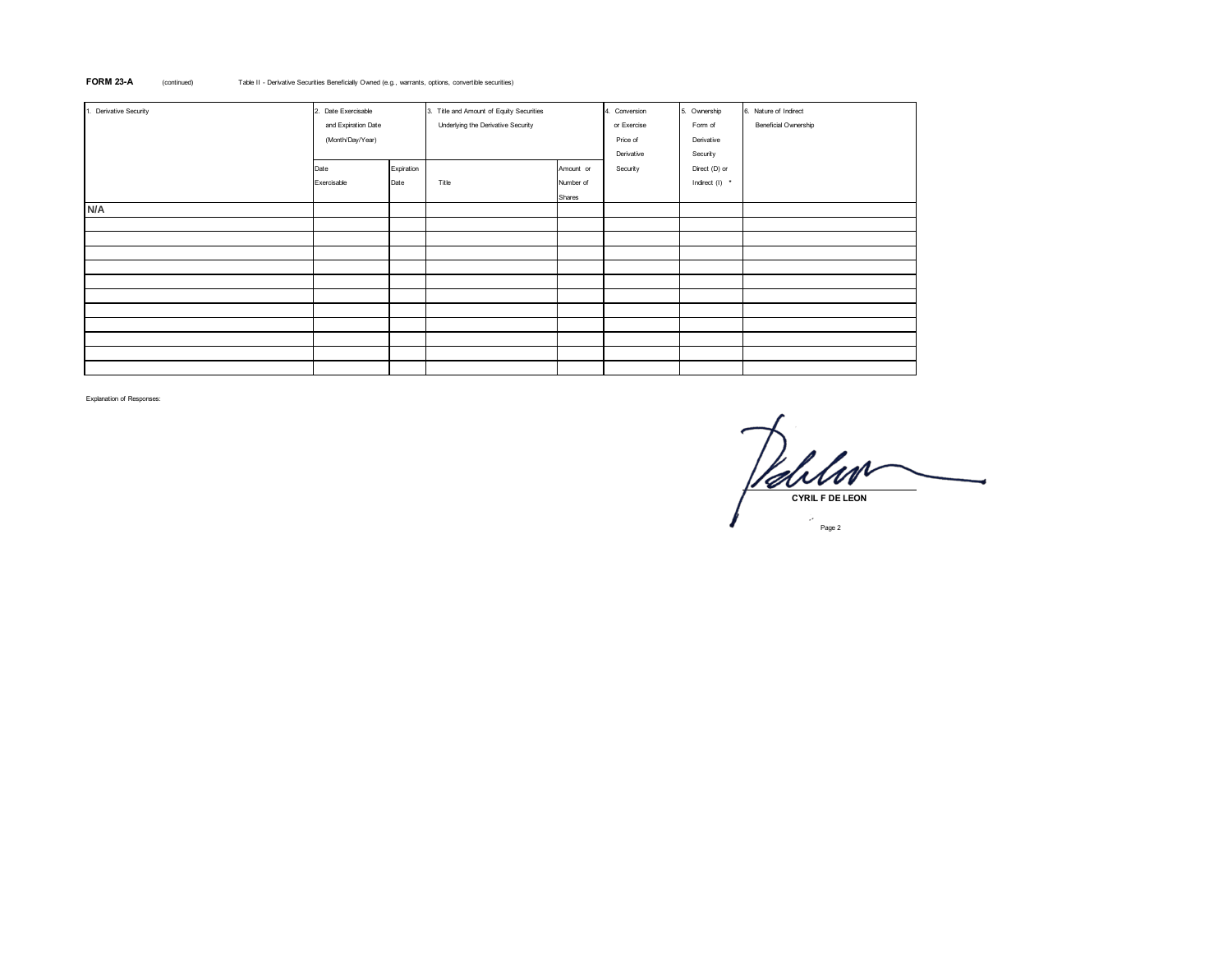# FOR REPORTING PERSONS WHO PREVIOUSLY OWNED 5% OR MORE BUT LESS THAN 10% **DISCLOSURE REQUIREMENTS**

#### **Security and Issuer** Item 1.

State the title of the class of equity securities to which this Form relates and the name and address of the principal executive offices of the issuer of such securities.

#### **Identity and Background** Item 2.

If the person filing this Form is a corporation, partnership, syndicate or other group of persons, state its name, the province, country or other place of its organization, its principal business, the address of its principal office and the information required by (d) and (e) of this Item. If the person filing this statement is a natural person, provide the information specified in (a) through (f) of this ltem with respect to such person(s).

a. Name:

- b. Residence or business address:
- c. Present principal occupation or employment and the name, principal business and address of any corporation or other organization in which such employment is conducted:
- d. Whether or not, during the last five years, such person has been convicted in a criminal proceeding (excluding traffic violations or similar misdemeanors) and, if so, give the dates, nature of conviction, name and location of court, any penalty imposed, or other disposition of the case;
- e. Whether or not, during the last five years, such person was a party to a civil proceeding of a judicial or administrative body of competent jurisdiction, domestic or foreign, and as a result of such proceeding was or is subject to any order, judgment or decree, not subsequently reversed, suspended or vacated, permanently or temporarily enjoining, barring, suspending or otherwise limiting involvement in any type of business, securities, commodities or banking; and

f. Citizenship.

#### **Purpose of Transaction** Item 3.

State the purpose or purposes of the acquisition of securities of the issuer. Describe any plans or proposals which the reporting persons may have which relate to or would result in:

- a. The acquisition by any person of additional securities of the issuer, or the disposition of securities of the issuer;
- b. An extraordinary corporate transaction, such as a merger, reorganization or liquidation, involving the issuer or any of its subsidiaries;
- c. A sale or transfer of a material amount of assets of the issuer or of any of its subsidiaries:
- d. Any change in the present board of directors or management of the issuer, including any plans or proposals to change the number or term of directors or to fill any existing vacancies on the board;
- e. Any material change in the present capitalization or dividend policy of the issuer;
- f. Any other material change in the issuer's business or corporate structure;
- g. Changes in the issuer's charter, bylaws or instruments corresponding thereto or other actions which may impede the acquisition of control of the issuer by any person;
- h. Causing a class of securities of the issuer to be delisted from a securities exchange;
- i. Any action similar to any of those enumerated above.